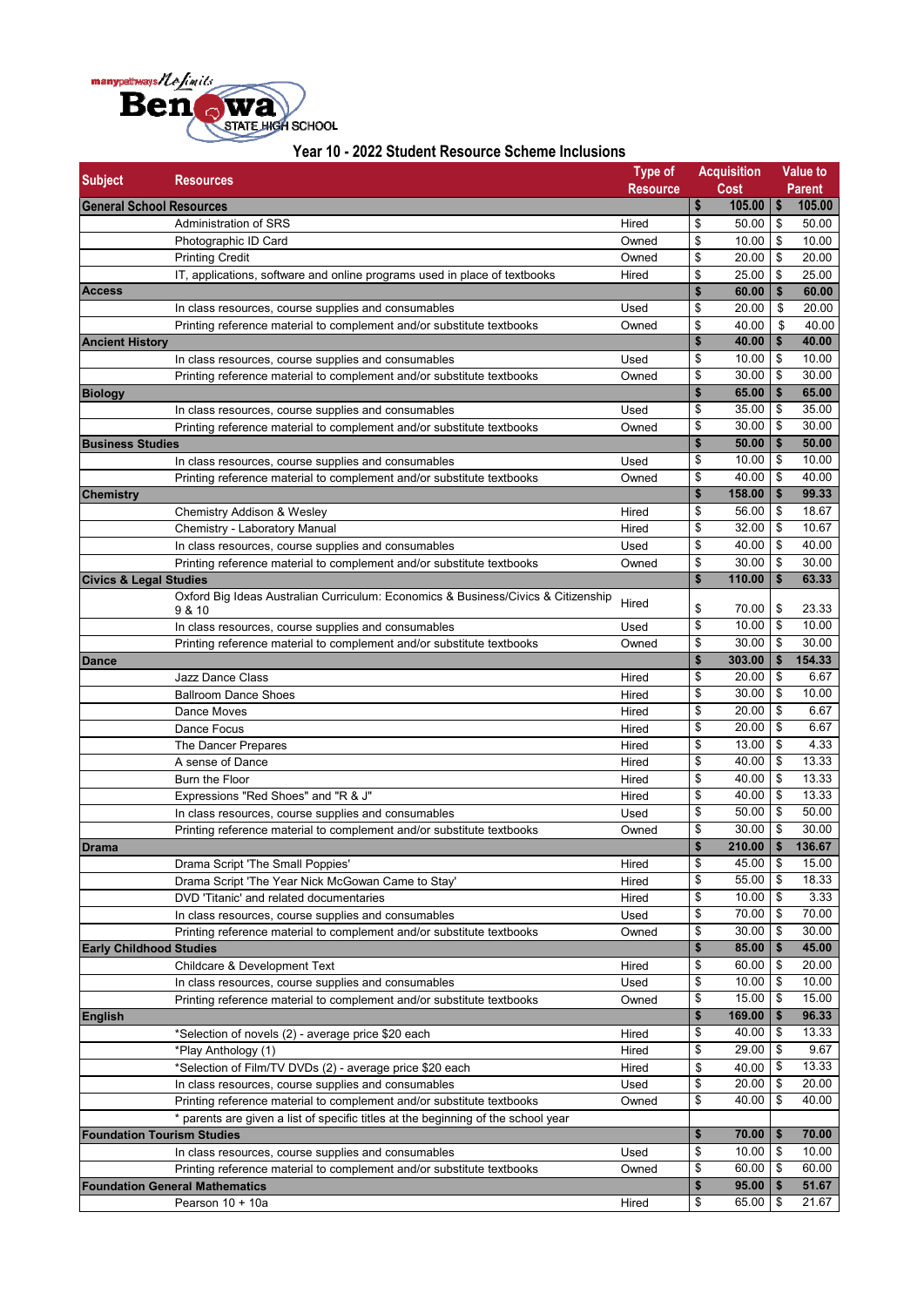

## **Year 10 - 2022 Student Resource Scheme Inclusions**

| <b>Subject</b>                     | <b>Resources</b>                                                                                                             | <b>Type of</b>  |              | <b>Acquisition</b> |                           | Value to       |
|------------------------------------|------------------------------------------------------------------------------------------------------------------------------|-----------------|--------------|--------------------|---------------------------|----------------|
|                                    |                                                                                                                              | <b>Resource</b> |              | Cost               |                           | <b>Parent</b>  |
|                                    | In class resources, course supplies and consumables                                                                          | Used            | \$           | $10.00$ \$         |                           | 10.00          |
|                                    | Printing reference material to complement and/or substitute textbooks                                                        | Owned           | \$           | $20.00$ \$         |                           | 20.00          |
|                                    | <b>Foundation Mathematics Methods</b>                                                                                        |                 | \$<br>\$     | 95.00<br>65.00     | \$<br>\$                  | 51.67<br>21.67 |
|                                    | Pearson 10 + 10a                                                                                                             | Hired<br>Used   | \$           | 10.00              | $\sqrt{3}$                | 10.00          |
|                                    | In class resources, course supplies and consumables<br>Printing reference material to complement and/or substitute textbooks | Owned           | \$           | 20.00              | $\sqrt{3}$                | 20.00          |
|                                    | <b>Foundation Specialist Mathematics</b>                                                                                     |                 | $\mathbf{s}$ | 115.00             | \$                        | 58.33          |
|                                    | Pearson Specialist Maths 11                                                                                                  | Hired           | \$           | 85.00              | $\frac{3}{2}$             | 28.33          |
|                                    | In class resources, course supplies and consumables                                                                          | Used            | \$           | 10.00              | \$                        | 10.00          |
|                                    | Printing reference material to complement and/or substitute textbooks                                                        | Owned           | \$           | 20.00              | \$                        | 20.00          |
| French (Year 11)                   |                                                                                                                              |                 | \$           | 117.00             | \$                        | 55.67          |
|                                    | Quoi de Neuf? Senior Student Book                                                                                            | Hired           | \$           | 62.00              | \$                        | 20.67          |
|                                    | French / English Dictionary                                                                                                  | Hired           | \$           | 30.00              | $\sqrt{3}$                | 10.00          |
|                                    | In class resources, course supplies and consumables                                                                          | Used            | \$           | 10.00              | \$                        | 10.00          |
|                                    | Printing reference material to complement and/or substitute textbooks                                                        | Owned           | \$           | 15.00              | \$                        | 15.00          |
| Geography                          |                                                                                                                              |                 | \$           | 88.00              | \$                        | 49.33          |
|                                    | Oxford Big Ideas Australian Curriculum: Geography 10                                                                         | Hired           | \$           | 58.00              | \$                        | 19.33          |
|                                    | In class resources, course supplies and consumables                                                                          | Used            | \$           | $10.00$ \$         |                           | 10.00          |
|                                    | Printing reference material to complement and/or substitute textbooks                                                        | Owned           | \$           | 20.00              | \$                        | 20.00          |
| <b>Graphics</b>                    |                                                                                                                              |                 | \$           | 172.00             | \$                        | 124.00         |
|                                    | <b>Engineering Drawing Text</b>                                                                                              | Hired           | \$           | 72.00              | \$                        | 24.00          |
|                                    | In class resources, course supplies and consumables                                                                          | Used            | \$           | 80.00              | $\sqrt{3}$                | 80.00          |
|                                    | Printing reference material to complement and/or substitute textbooks                                                        | Owned           | \$           | 20.00              | $\boldsymbol{\mathsf{s}}$ | 20.00          |
|                                    | <b>Health &amp; Physical Education</b>                                                                                       |                 | \$           | 165.00             | \$                        | 165.00         |
|                                    | Specialised Equipment and Resources                                                                                          | Used            | \$           | 125.00             | \$                        | 125.00         |
|                                    | In class resources, course supplies and consumables                                                                          | Used            | \$           | $10.00$ \ \$       |                           | 10.00          |
|                                    | Printing reference material to complement and/or substitute textbooks                                                        | Owned           | \$           | 30.00              | \$                        | 30.00          |
| <b>Health &amp; Sport Sciences</b> |                                                                                                                              |                 | \$           | 165.00             | \$                        | 165.00         |
|                                    | Specialised Equipment and Resources                                                                                          | Used            | \$           | 125.00             | $\frac{3}{2}$             | 125.00         |
|                                    | In class resources, course supplies and consumables                                                                          | Used            | \$           | 10.00              | $\sqrt{3}$                | 10.00          |
|                                    | Printing reference material to complement and/or substitute textbooks                                                        | Owned           | \$           | 30.00              | \$                        | 30.00          |
| <b>Hospitality</b>                 |                                                                                                                              |                 | $\mathbf{s}$ | 260.00             | \$                        | 120.00         |
|                                    | Nutrition for Life                                                                                                           | Hired           | \$           | 18.00              | $\sqrt{3}$                | 6.00           |
|                                    | E Food, Food and Technology Book 2                                                                                           | Hired           | \$           | 43.00              | \$                        | 14.33          |
|                                    | <b>Food Composition Tables</b>                                                                                               | Hired           | \$           | 20.00              | $\sqrt{3}$                | 6.67           |
|                                    | Cookery the Australian Way                                                                                                   | Hired           | \$           | 39.00              | \$                        | 13.00          |
|                                    | Kitchen Equipment/Utensils                                                                                                   | Hired           | \$           | 90.00              | \$                        | 30.00          |
|                                    | In class resources, course supplies and consumables                                                                          | Used            | \$           | 30.00              | \$                        | 30.00          |
|                                    | Printing reference material to complement and/or substitute textbooks                                                        | Owned           | \$           | 20.00              | $\overline{\mathbf{s}}$   | 20.00          |
|                                    | <b>Humanities &amp; Social Sciences</b>                                                                                      |                 | \$           | $40.00$ \ \$       |                           | 40.00          |
|                                    | In class resources, course supplies and consumables                                                                          | Used            | \$           | $10.00$ \\$        |                           | 10.00          |
|                                    | Printing reference material to complement and/or substitute textbooks                                                        | Owned           | \$           | $30.00$ \$         |                           | 30.00          |
| <b>Italian</b>                     |                                                                                                                              |                 | $\mathbf{s}$ | $134.00$   \$      |                           | 64.67          |
|                                    | Esplora!                                                                                                                     | Hired           | \$           | $52.00$ \$         |                           | 17.33          |
|                                    | Pronti, Via! 3 Student Book                                                                                                  | Hired           | \$           | $52.00$ \$         |                           | 17.33          |
|                                    | In class resources, course supplies and consumables                                                                          | Used            | \$           | $10.00$ \$         |                           | 10.00          |
|                                    | Printing reference material to complement and/or substitute textbooks                                                        | Owned           | \$           | 20.00              | \$                        | 20.00          |
| <b>Japanese</b>                    |                                                                                                                              |                 | \$           | 142.00             | \$                        | 67.33          |
|                                    | Obento Supreme Student Book                                                                                                  | Hired           | \$           | 66.00              | \$                        | 22.00          |
|                                    | Obento Supreme Workbook                                                                                                      | Hired           | \$           | $46.00$ \ \$       |                           | 15.33          |
|                                    | In class resources, course supplies and consumables                                                                          | Used            | \$           | $10.00$ \$         |                           | 10.00          |
|                                    | Printing reference material to complement and/or substitute textbooks                                                        | Owned           | \$           | $20.00$ \ \$       |                           | 20.00          |
|                                    | <b>Manufacturing Engineering</b>                                                                                             |                 | \$           | 100.00             | \$                        | 88.00          |
|                                    | Junior Workshop Text                                                                                                         | Hired           | \$           | $18.00$ \$         |                           | 6.00           |
|                                    | <b>Electronics Kits</b>                                                                                                      | Used            | \$           | $12.00$ \$         |                           | 12.00          |
|                                    | In class resources, course supplies and consumables                                                                          | Used            | \$           | 60.00              | $\sqrt{3}$                | 60.00          |
|                                    | Printing reference material to complement and/or substitute textbooks                                                        | Owned           | \$           | $10.00$ \\$        |                           | 10.00          |
| <b>Manufacturing Furnishing</b>    |                                                                                                                              |                 | \$           | $88.00$   \$       |                           | 76.00          |
|                                    | Junior Workshop Text                                                                                                         | Hired           | \$           | $18.00$   \$       |                           | 6.00           |
|                                    | In class resources, course supplies and consumables                                                                          | Used            | \$           | 60.00              | \$                        | 60.00          |